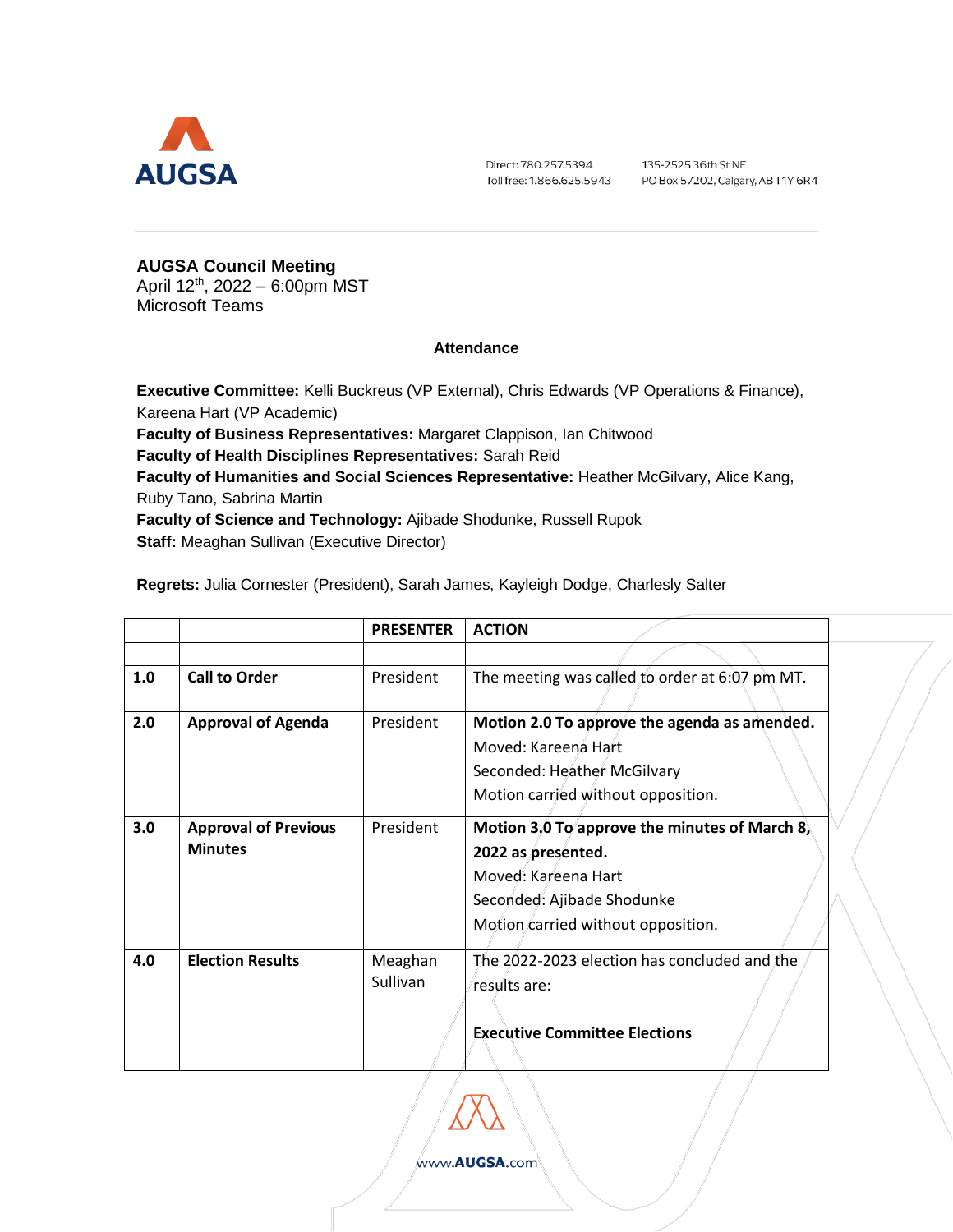

Direct: 780.257.5394 Toll free: 1.866.625.5943

| Chris Edwards, President<br>1.                     |
|----------------------------------------------------|
| Sarah Reid, VP Academic<br>2.                      |
| 3. Dana Montgomery, VP External                    |
| 4. Dennis Delgado, VP Operations & Finance         |
| <b>Faculty Representative Elections</b>            |
| <b>Faculty of Humanities &amp; Social Sciences</b> |
| 1. Heather Anne McGilvary                          |
| 2. Angelo Delli Santi                              |
| 3. Khagendra Bhandari                              |
| Faculty of Health                                  |
| 4. Jillian Nickel                                  |
| 5. Sabrina Martin                                  |
| <b>Charlesly Salter</b><br>6.                      |
| Vacant<br>7.                                       |
| Vacant<br>8.                                       |
|                                                    |
| <b>Faculty of Business</b>                         |
| 9. Margaret Clappison                              |
| 10. Ian Chitwood                                   |
| 11. Gordon Chandler                                |
|                                                    |
| Faculty of Science & Technology                    |
|                                                    |
| 12. Rayees Khan                                    |
| 13. Russell Rupok                                  |
| Motion 4.0: To approve the election results for    |
| the 2022-2023 Executive Committee and Council      |
| as presented.                                      |
| Moved: Kareena Hart                                |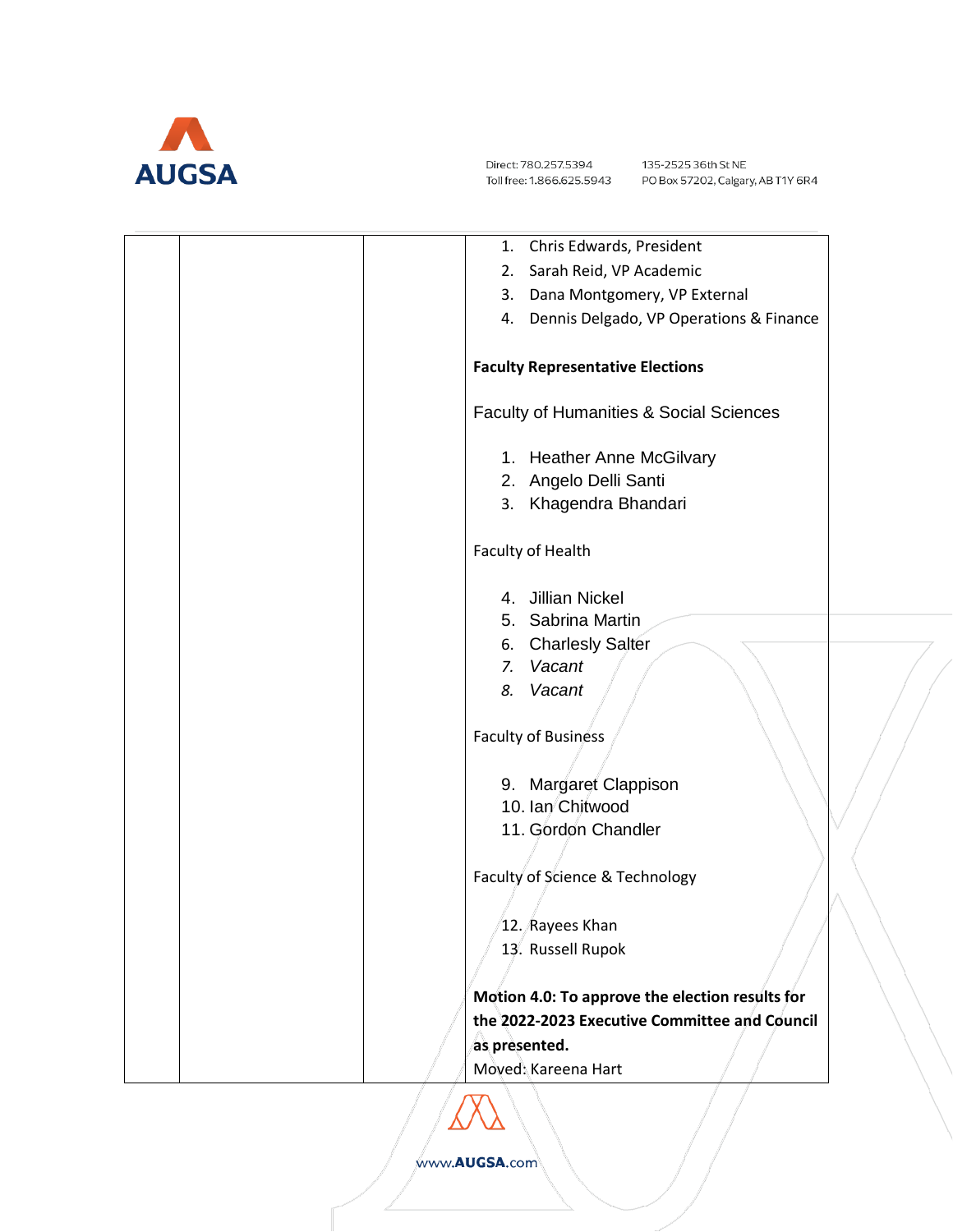

|     |                          |                 | Seconded: Alice Kang                              |  |
|-----|--------------------------|-----------------|---------------------------------------------------|--|
|     |                          |                 | Motion carried without opposition.                |  |
|     | <b>In-Camera Session</b> | Kelli           | Motion 5.0: To move the meeting to an in-         |  |
|     |                          | <b>Buckreus</b> | camera session.                                   |  |
|     |                          |                 | Moved: Sabrina Martin                             |  |
|     |                          |                 | Seconded: Alice Kang                              |  |
|     |                          |                 | Carried without opposition.                       |  |
| 5.0 | <b>Reports and</b>       |                 | No reports were presented.                        |  |
|     | <b>Presentations</b>     |                 |                                                   |  |
| 6.0 | <b>Financial Reports</b> |                 | The financial reports were presented.             |  |
| 7.0 | <b>Committee Updates</b> |                 |                                                   |  |
|     | 7.1 Governance           |                 | The policy binder has been updated by the         |  |
|     | <b>Committee</b>         |                 | Governance Committee to remove outdated           |  |
|     |                          |                 | content. It has also been formatted to follow the |  |
|     |                          |                 | new AUGSA brand standards.                        |  |
|     |                          |                 |                                                   |  |
|     |                          |                 | Motion 7.1: to approve the policy binder as       |  |
|     |                          |                 | presented.                                        |  |
|     |                          |                 | Moved: Margaret Clappison                         |  |
|     |                          |                 | Seconded: Ian Chitwood                            |  |
|     |                          |                 | Motion carried without opposition.                |  |
|     | 7.2 Awards Committee     |                 | Several new bursaries and awards were             |  |
|     |                          |                 | presented. This included:                         |  |
|     |                          |                 |                                                   |  |
|     |                          |                 | New or Updated Awards                             |  |
|     |                          |                 |                                                   |  |
|     |                          |                 | 1. Award for Learners Over 50                     |  |
|     |                          |                 | Graduate Citizenship Award<br>$2^{\prime}$        |  |
|     |                          |                 | 3. AUGSA Leadership Award for Women               |  |
|     |                          |                 | <b>Outstanding Distinction (updated)</b><br>4. .  |  |
|     |                          |                 |                                                   |  |
|     |                          |                 | New or Updated Bursaries                          |  |
|     |                          |                 |                                                   |  |
|     |                          |                 | <b>Family Care Bursary</b><br>1.                  |  |
|     |                          |                 | <b>LGBTQIA Bursary</b><br>2.                      |  |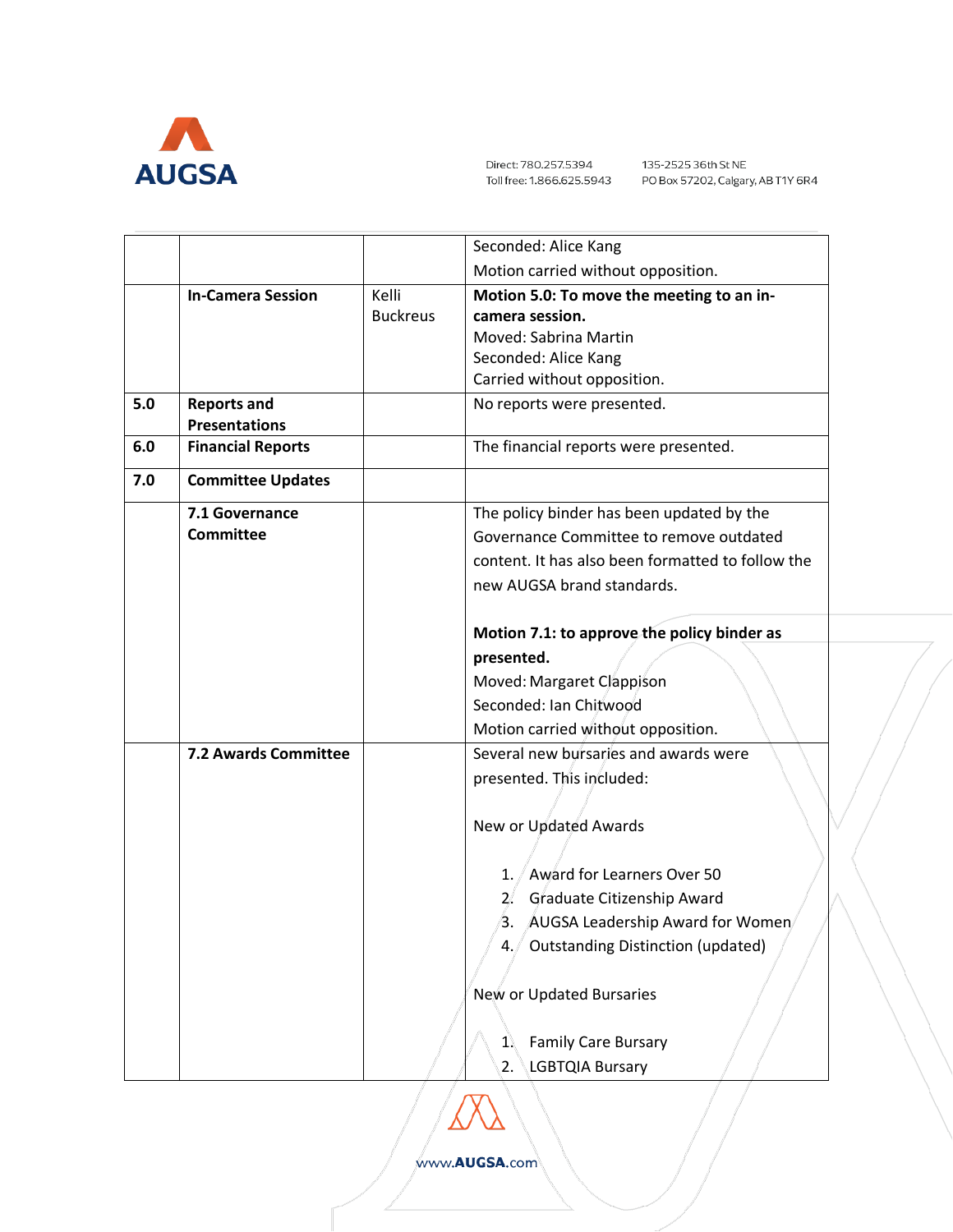

Direct: 780.257.5394 Toll free: 1.866.625.5943

|      |                                          | 3. Accessibility Needs Bursary                                                            |
|------|------------------------------------------|-------------------------------------------------------------------------------------------|
|      |                                          | <b>Childcare Bursary</b><br>4.                                                            |
|      |                                          | 5. Emergency Bursary (updated)                                                            |
|      |                                          | 6. Travel Bursary (updated)                                                               |
|      |                                          | 7. Technology Bursary (replacing Computer                                                 |
|      |                                          | Bursary)                                                                                  |
|      |                                          |                                                                                           |
|      |                                          | Motion 7.2: to approve the addition of the                                                |
|      |                                          | bursaries and awards to the Awards policy as                                              |
|      |                                          | presented.                                                                                |
|      |                                          | Moved: Sarah Reid                                                                         |
|      |                                          | Seconded: Margaret Clappison                                                              |
|      |                                          | Motion carried without opposition.                                                        |
|      | 7.3 Engagement                           | No updates at this time.                                                                  |
|      | <b>Committee</b>                         |                                                                                           |
|      | 7.4 Finance Committee                    | No updates at this time.                                                                  |
|      | 7.5 Strategic Planning                   | No updates at this time.                                                                  |
|      | <b>Committee</b>                         |                                                                                           |
|      | <b>7.6 Elections</b>                     | No further updates at this time.                                                          |
|      | <b>Committee</b>                         |                                                                                           |
|      | 7.7 Bargaining                           | No updates at this time.                                                                  |
|      | <b>Committee</b><br>7.8 Other Committees |                                                                                           |
|      |                                          | No updates at this time.                                                                  |
| 8.0  | <b>Upcoming Events</b>                   | Motion 8.0: to approve the addition of \$1,500                                            |
|      |                                          | for travel expense for Kareena Hart's                                                     |
|      |                                          | attendance to the AMICCUS-C NPC.                                                          |
|      |                                          | Moved: Margaret Clappison                                                                 |
|      |                                          | Seconded: Sabrina Martin                                                                  |
|      |                                          | Motion carried without opposition.                                                        |
| 9.0  | <b>New Business</b>                      |                                                                                           |
|      |                                          |                                                                                           |
| 10.0 | <b>Old Business</b>                      |                                                                                           |
| 11.0 | <b>Other Business</b>                    | Motion 11.0: To appoint Kelli Buckreus into the<br>role of Acting President temporariliy. |
|      |                                          |                                                                                           |